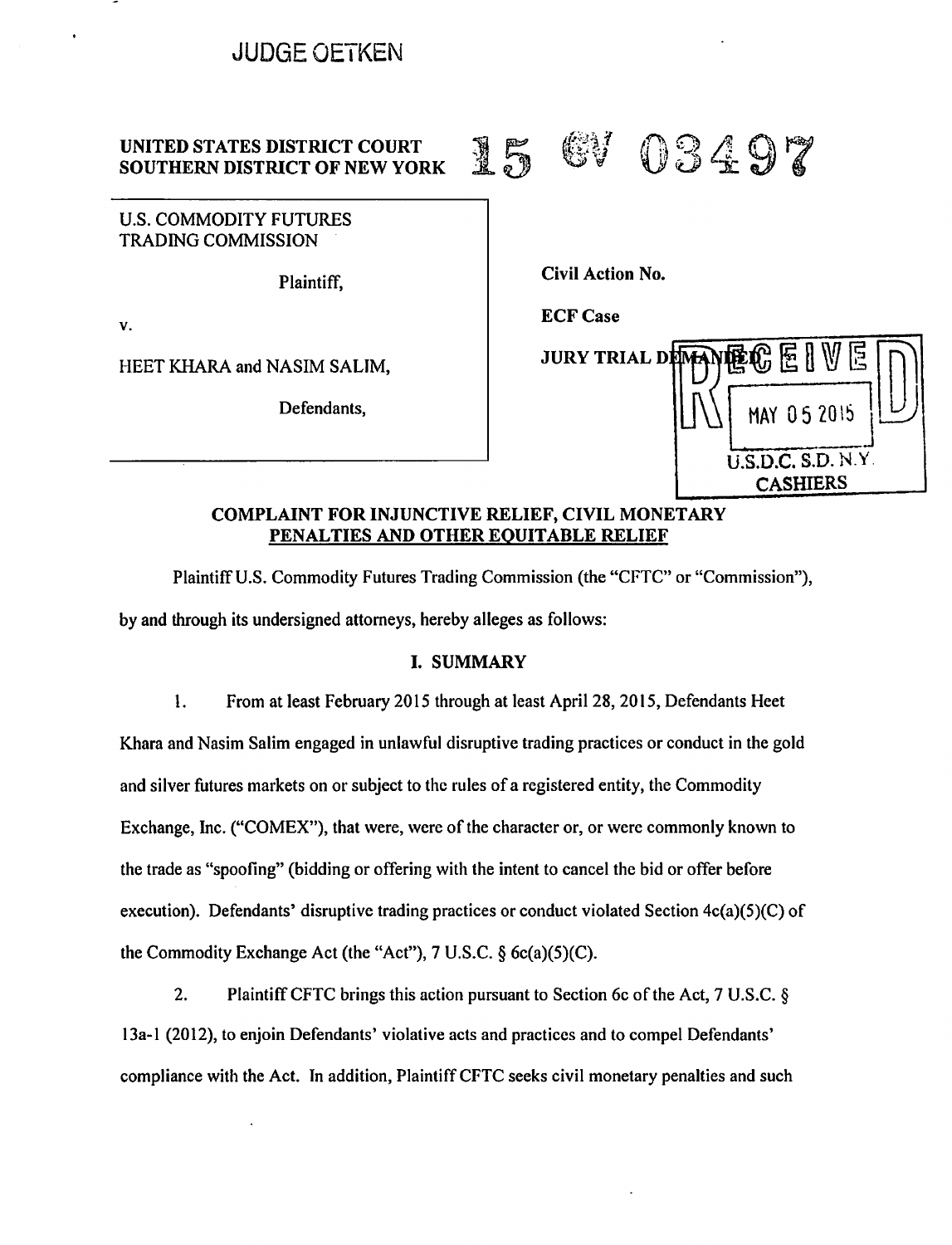other equitable relief, including but not limited to disgorgement, as this Court deems necessary and appropriate.

#### II. JURISDICTION AND VENUE

3. The Court has jurisdiction over this action pursuant to Section 6c(a) of the Act, 7 U.S.C. § 13a-l(a) (2012), which authorizes the Commission to seek injunctive relief against any person, or to enforce compliance with the Act, whenever it shall appear to the Commission that such person has engaged, is engaging, or is about to engage in any acts or practices constituting a violation of any provision of the Act or any rule, regulation or order thereunder.

4. Venue properly lies with this Court, pursuant to Section 6c(e) of the Act, 7 U.S.C. § 13a-l(e) (2012), because the Defendants transact business in this District and the acts and practices in violation of the Act occurred, are occurring, or are about to occur in this District.

#### III. PARTIES

5. Plaintiff U.S. Commodity Futures Trading Commission is an independent federal regulatory agency that is charged by Congress with the administration and enforcement of the Act and Regulations promulgated thereunder.

6. Defendant Hcet Khara is an individual who resides in the United Arab Emirates. Defendant Khara transacted business in New York by entering orders or causing orders to be entered on COMEX, a futures exchange located in New York, New York. Defendant Khara has never been registered with the Commission.

7. Defendant Nasim Salim is an individual who resides in the United Arab Emirates. Defendant Salim transacted business in New York by entering orders or causing orders to be entered on COMEX, a futures exchange located in New York, New York. Defendant Salim has never been registered with the Commission.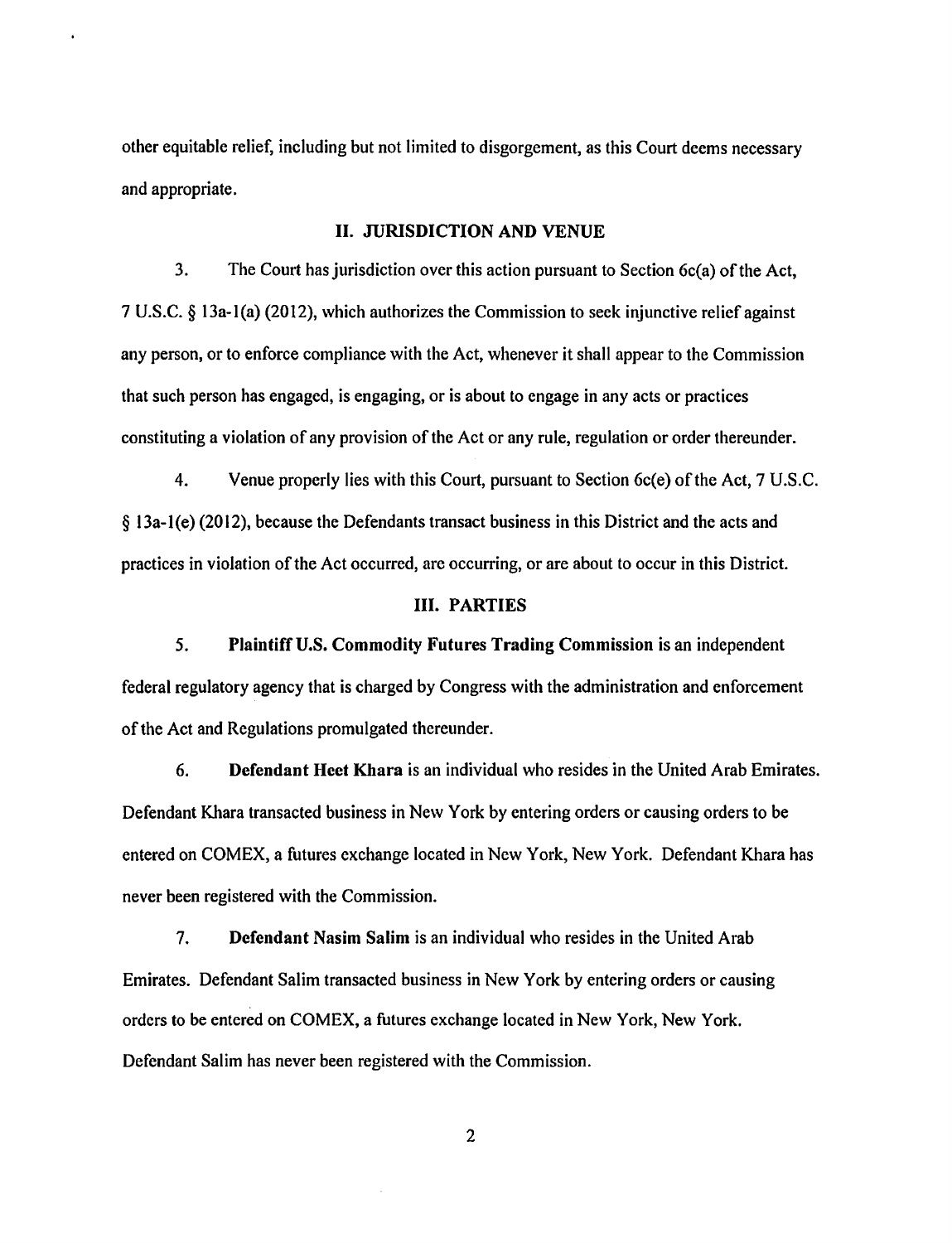#### IV. OTHER RELEVANT ENTITIES

8. Commodity Exchange, Inc. ("COMEX") is futures exchange located in New York, New York. COMEX is registered with the Commission as a designated contract market for trading futures and options under the Act. COMEX is owned and operated by CME Group, Inc. ("CME Group"), which is a Delaware corporation with its headquarters in Chicago, Illinois. CME Group's COMEX lists for trading Silver futures and Gold futures contracts, which trade on open outcry rings in New York, New York or the CME Globex electronic trading platform.

9. Futures Commission Merchant A ("FCM A") is registered with the CFTC as a futures commission merchant. FCM A, among other things, provides access to futures trading of metals products through CME Group exchanges, including Silver futures and Gold futures contracts listed with and subject to the rules of COMEX.

10. Futures Commission Merchant B ("FCM B") is registered with the CFTC as a futures commission merchant. FCM B, among other things, provides access to futures trading of metals products through CME Group exchanges, including Silver futures and Gold futures contracts listed with and subject to the rules of COMEX.

#### V. FACTS

#### A. Background

a) Defendants' Trading Accounts

11. On or about January 22, 2015, Defendant Khara sought to open a futures trading account with FCM A.

12. Defendant Khara was introduced to FCM A through introducing broker Zonyx, DMCC ("Zonyx"). Zonyx is not registered with the Commission. The head and authorized trader of Zonyx is Defendant Salim.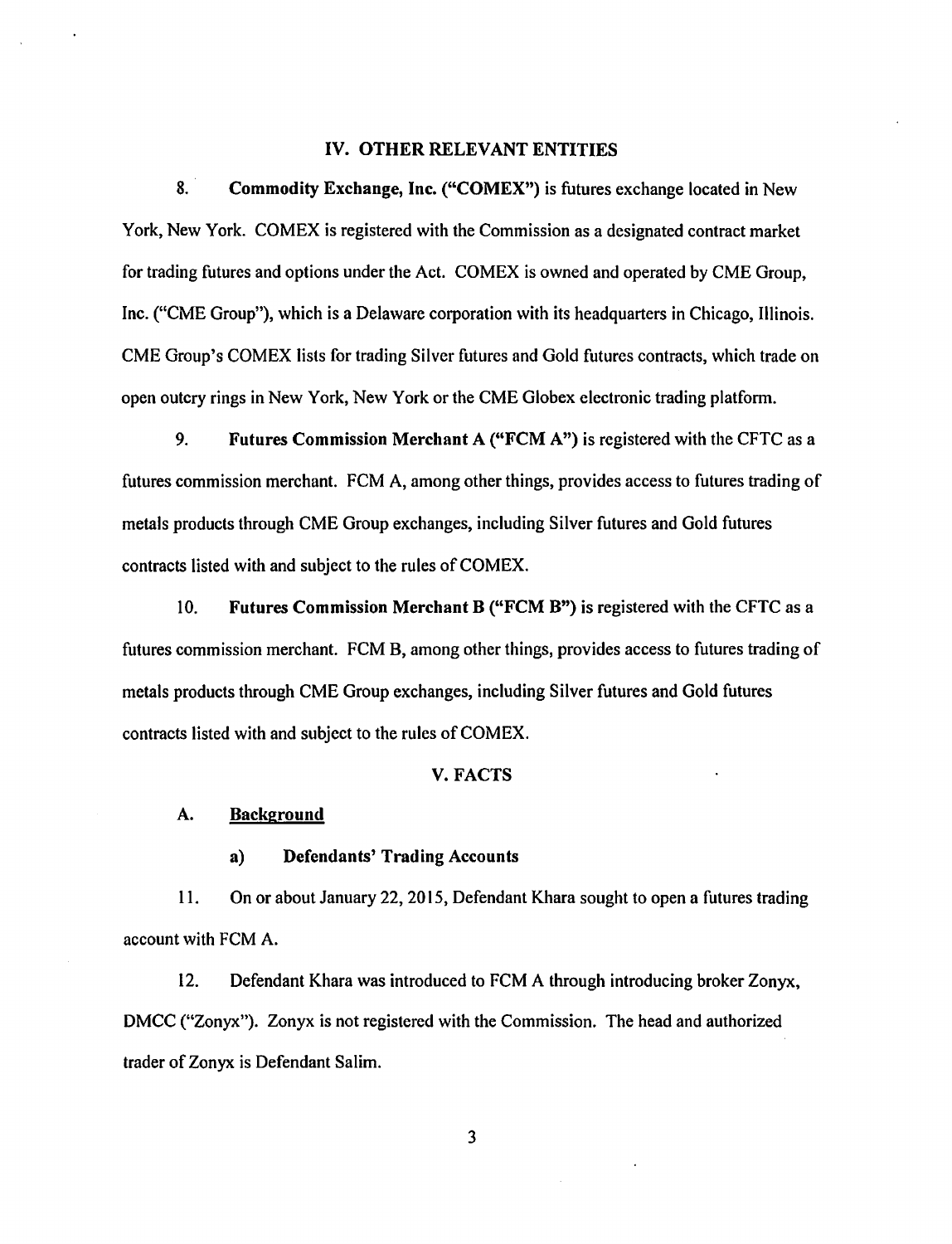13. On January 29, 2015, FCM A sent an email to Zonyx indicating its introduced account for Khara had been approved.

14. On or about January 29, 2015, Defendant Khara deposited approximately \$400,000 into the account at FCM A. As of March 5, 2015, Defendant Khara had made withdrawals of approximately \$618,000 from the account at FCM A, which is approximately \$218,000 more than what was deposited with FCM A.

15. After closing his account with FCM A on or about March 13, 2015, Defendant Khara opened a futures trading account with FCM B. Defendant Khara deposited approximately \$400,000 into the account at FCM B in March 2015. Defendant Khara made an additional wire transfer into the account of approximately \$115,000 on or about April l 0, 2015, for total deposits of approximately \$515,000.

16. Defendant Salim traded futures contracts through a different futures commission merchant, FCM B. Defendant Salim, through Zonyx, has held an account with FCM B since 2008.

#### b) Defendants' Disruptive Trading Activity: Spoofing

17. Between at least February 20 IS and at least April 28, 2015, Defendant Heet Khara entered orders for Gold and Silver contracts on COMEX, which he did not intend to execute, and thereby engaged in disruptive trading activity, known as spoofing.

18. In February 2015, for example, Defendant Khara entered orders through FCM A for Gold and Silver futures contracts that he did not intend to execute. In other words, Defendant Khara submitted bids or offers on the COMEX exchange with the intent to cancel the bid or offer before execution. Defendant Khara entered such orders by, among other means, entering several orders on one side of the market ("layered orders") while also having one or more smaller orders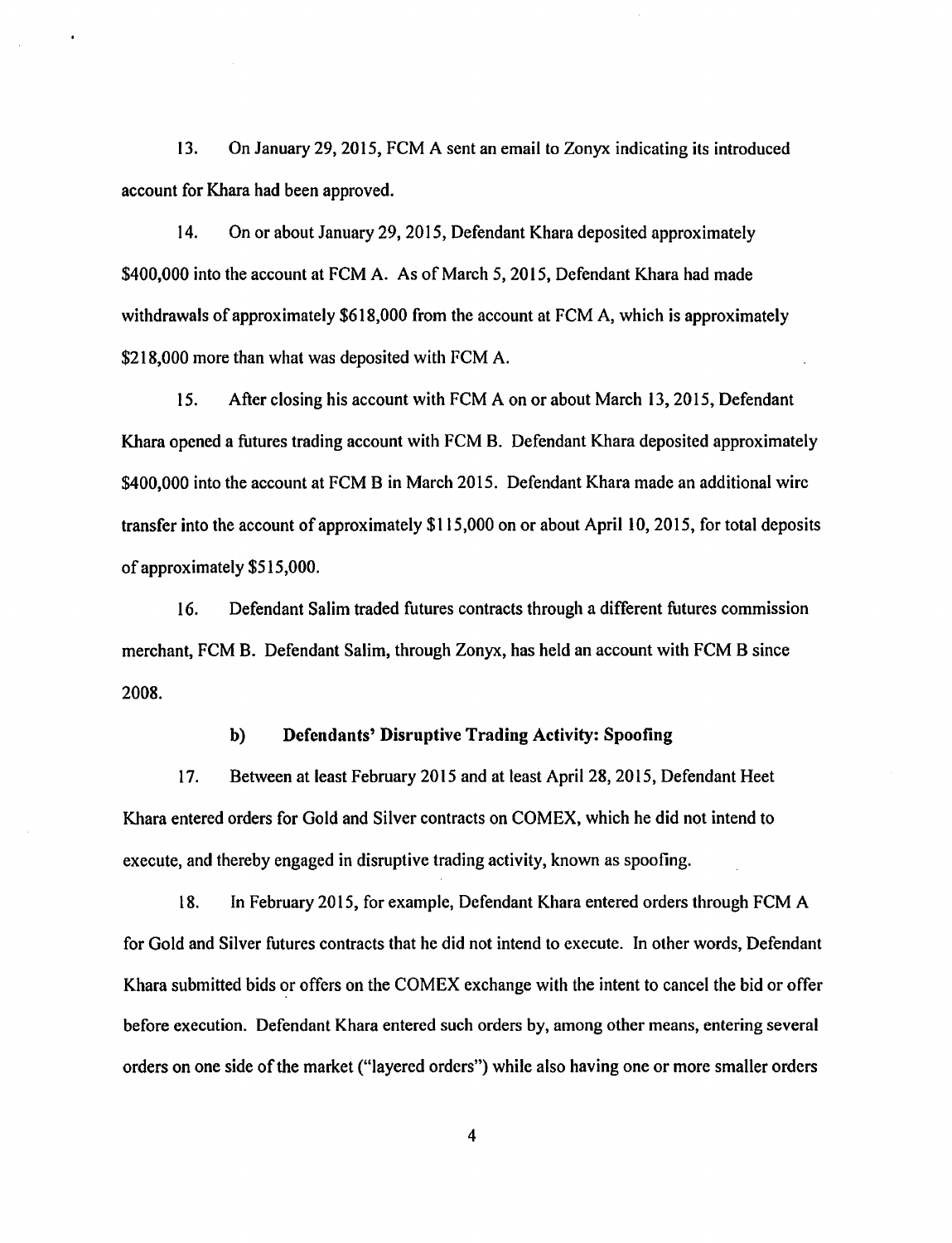on the opposite side of the market. Once the smaller order(s) traded, Khara would cancel the layered orders.

19. The trading information on February 18, 2015 is as follows: From 04:02:17.233 to 04:02:18.265 a.m. Central Standard Time, Khara placed four 4-lot bids in the Silver futures contract at the third through fourth book levels (price of 16455-16460). Approximately one second later, at 04:02:19.329, Khara began to enter 4-lot offers. Between 04:02:19.329 and 04:02:28.312 a.m. Khara entered 53 4-lot offers for a total sell side exposure of 212 contracts. The offers were entered in descending price starting at 16490 through 16465. Two-milliseconds after entering the last 4-lot offer  $(04:02:28.314)$  8 contracts of Khara's 16 resting bids (i.e., the four 4-lot bids) traded. All 212 of the 4-lot offers were cancelled in full after this sequence.

20. In February 2015, CME Group's Market Regulation Department ("Market Regulation") identified Defendant Khara's trading practices and informed Defendant Khara that it was investigating his conduct.

21. On February 24, 2015, Market Regulation informed FCM A of its concerns with respect to Khara's order entry and trading practices. Later that day, on February 24, 2015, FCM A sent an e-mail to Khara and Salim (Zonyx, DMCC) informing them that Market Regulation had concerns that Defendant Khara may be engaged in disruptive trading practices known as spoofing.

22. On February 25, 2015, Market Regulation identified that on or about that same day, Khara had engaged in similar disruptive trading practices to those Khara engaged in on February 18, 2015, as set forth above. Market Regulation contacted FCM A, and as a result, FCM A suspended Defendant Khara's electronic trading access.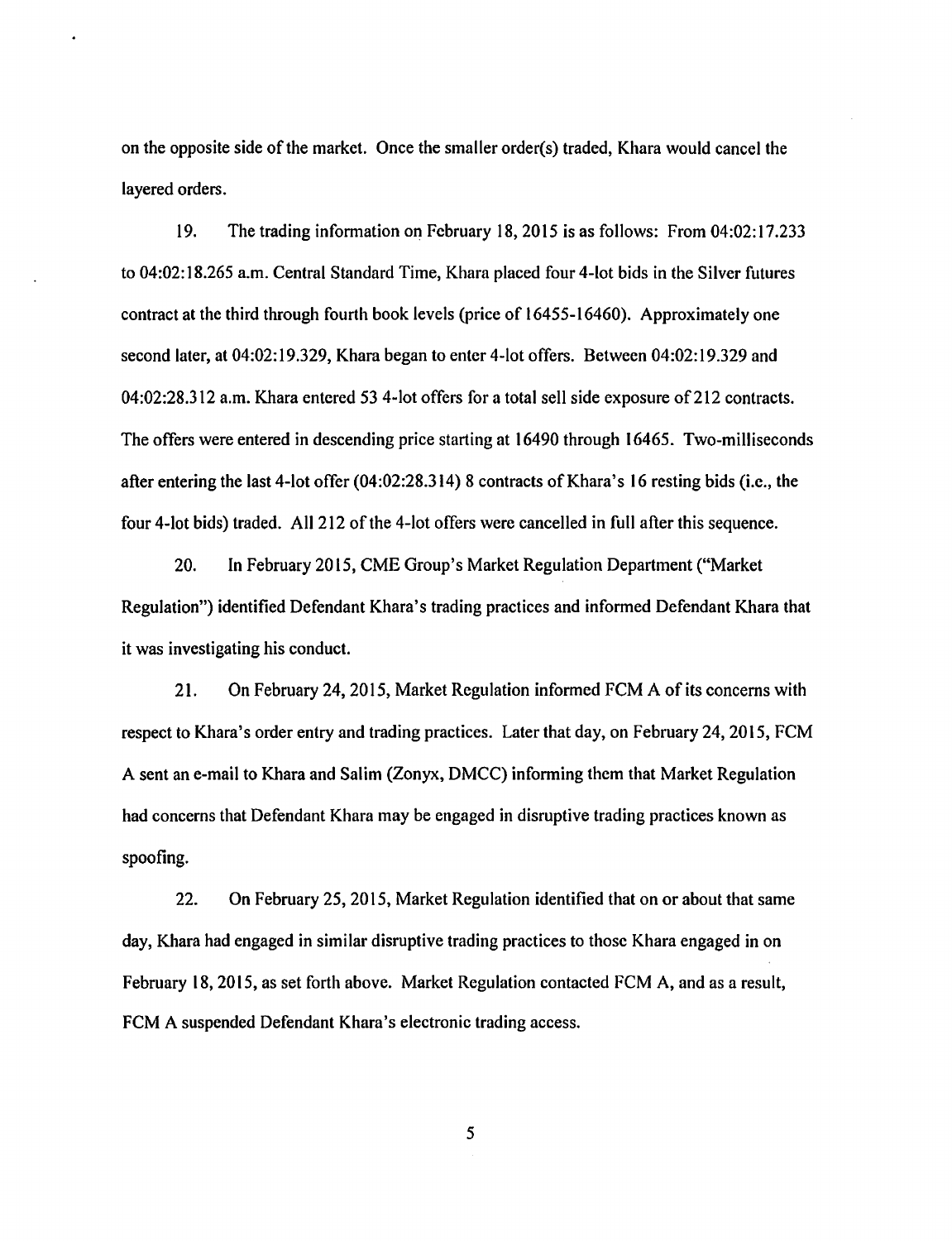23. Market Regulation's review of Defendant Khara's trading activity while at FCM A reflects that Khara engaged in a pattern of spoofing activity during the time the account was open.

24. Within the Relevant Period, Defendant Khara made a profit of over \$200,000 in approximately one month of trading in the account with FCM A.

25. After FCM A suspended Khara's electronic trading access, Defendant Khara closed his account and withdrew all of the funds in the account. Defendant Khara then opened an account with a different futures commission merchant, FCM B. FCM B is a COMEX clearing member firm.

26. Defendant Salim had an existing trading account at FCM B, through Zonyx, where Defendant Khara opened his second account.

27. Defendants Khara and Salim engaged in similar trading practices in a coordinated fashion through FCM B, including as recently as April28, 2015.

28. For example, on April28, 2015, Defendant Salim had an order for Gold futures on one side of the book. Defendant.Khara entered layered orders on the opposite side of the book as Defendant Salim's orders, which caused COMEX market participants to fill Defendant Salim's orders. After Defendant Salim's orders were filled, Defendant Khara cancelled his layered orders.

29. An example of the coordinated effort to engage in spoofing is as follows: On April27, 2015, at 05:49:37.957 a.m. Central Standard Time, Salim placed one 3-lot bid in the June 2015 Gold futures contract at the second book level (price of 11817). Approximately three seconds later, at 05:49:40.725 a.m., Khara began to enter 5-lot offers. Between 05:49:40.725 and 05:49:43.725 a.m., Khara entered 17 5-lot offers for a total sell side exposure of 85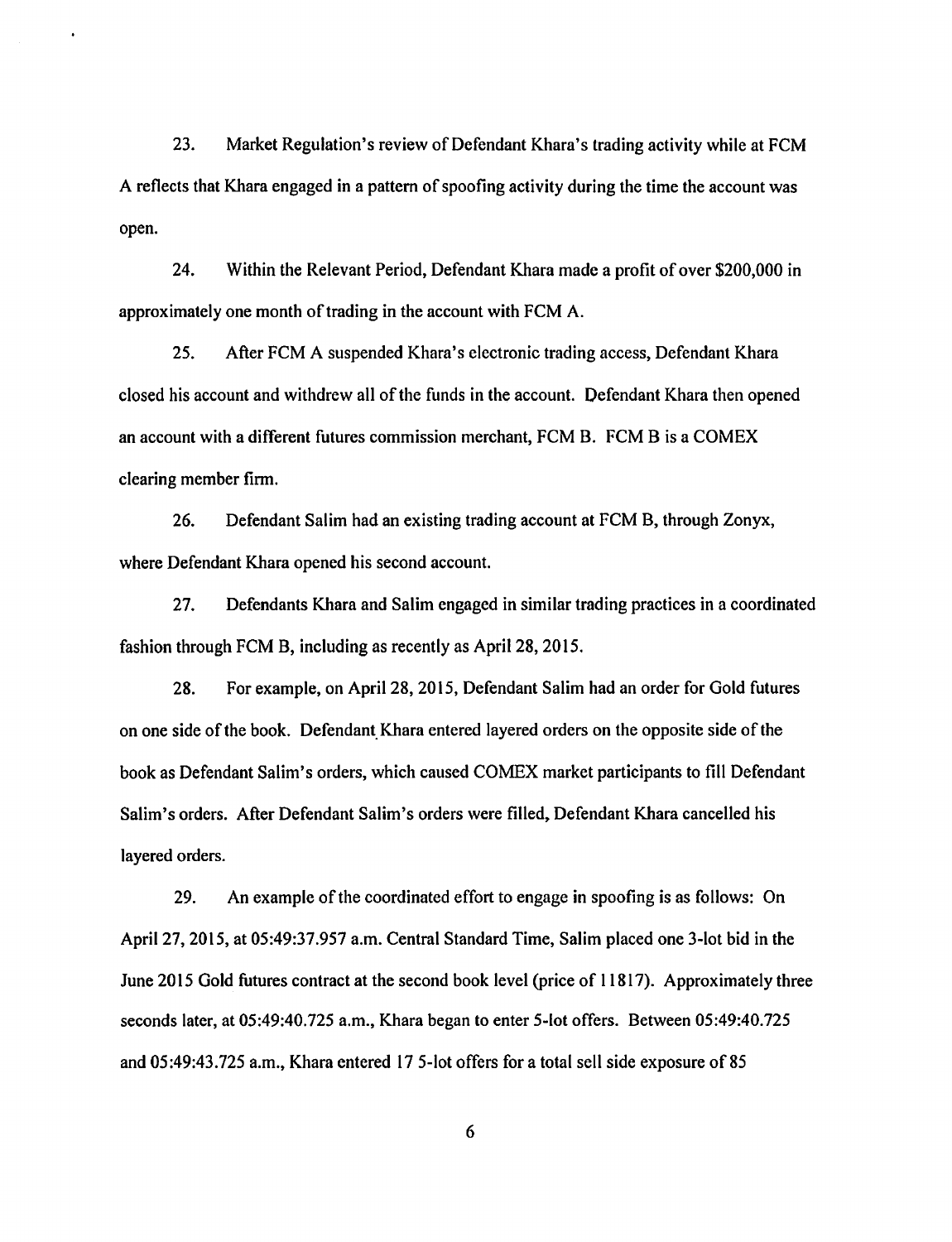contracts. The offers were entered in descending price starting at 11820 through 11818. Onemillisecond after entering the fourteenth 5-lot offer  $(05:49:43.420$  a.m.) all 3 contracts of Salim's bid traded (05:49:43:421). After this sequence, Khara cancelled all of his offers.

30. Based on this conduct, Market Regulation conducted a review of Defendants' accounts, for the period of March 1, 2015 to April 29, 2015, in the April 2015 Gold, June 2015 Gold and May 2015 Silver contracts.

31. During the Relevant Period, Defendants Khara and Salim appeared to routinely place large aggregate quantities opposite smaller orders that would then trade, and then the large orders would be cancelled. On information and belief, Khara traded more than 300 futures contracts as a result of Salim's large opposite-side exposure, and Salim traded more than 150 futures contracts as a result of Khara's large opposite side exposure.

32. In addition to having engaged in coordinated spoofing activity with Khara, Salim also engaged in spoofing activity on an individual basis. For example, on March 25, 2015, at 3:43:57.652 a.m. CST, Salim entered an order in April2015 Gold futures on CME Globex to sell one contract at 11923, which joined the best offer in the market at that time. Approximately five seconds later, at 3:44:02.782 a.m., Salim began entering 5-lot buy orders at the price of 11922, which was the best bid price. He entered seven consecutive 5-lot buy orders each approximately one-fifth of a second apart; while he was in the process of entering these orders, his 1-lot sell order at 11923 traded. One-half second later, at 3:44:04.373 a.m., Salim cancelled all seven of his buy orders.

33. On April 29, 2015, Market Regulation contacted FCM A and FCM B regarding Defendants' disruptive trading practices. Market Regulation attempted to contact Defendants Khara and Salim by telephone but was unsuccessful. Market Regulation also sent emails to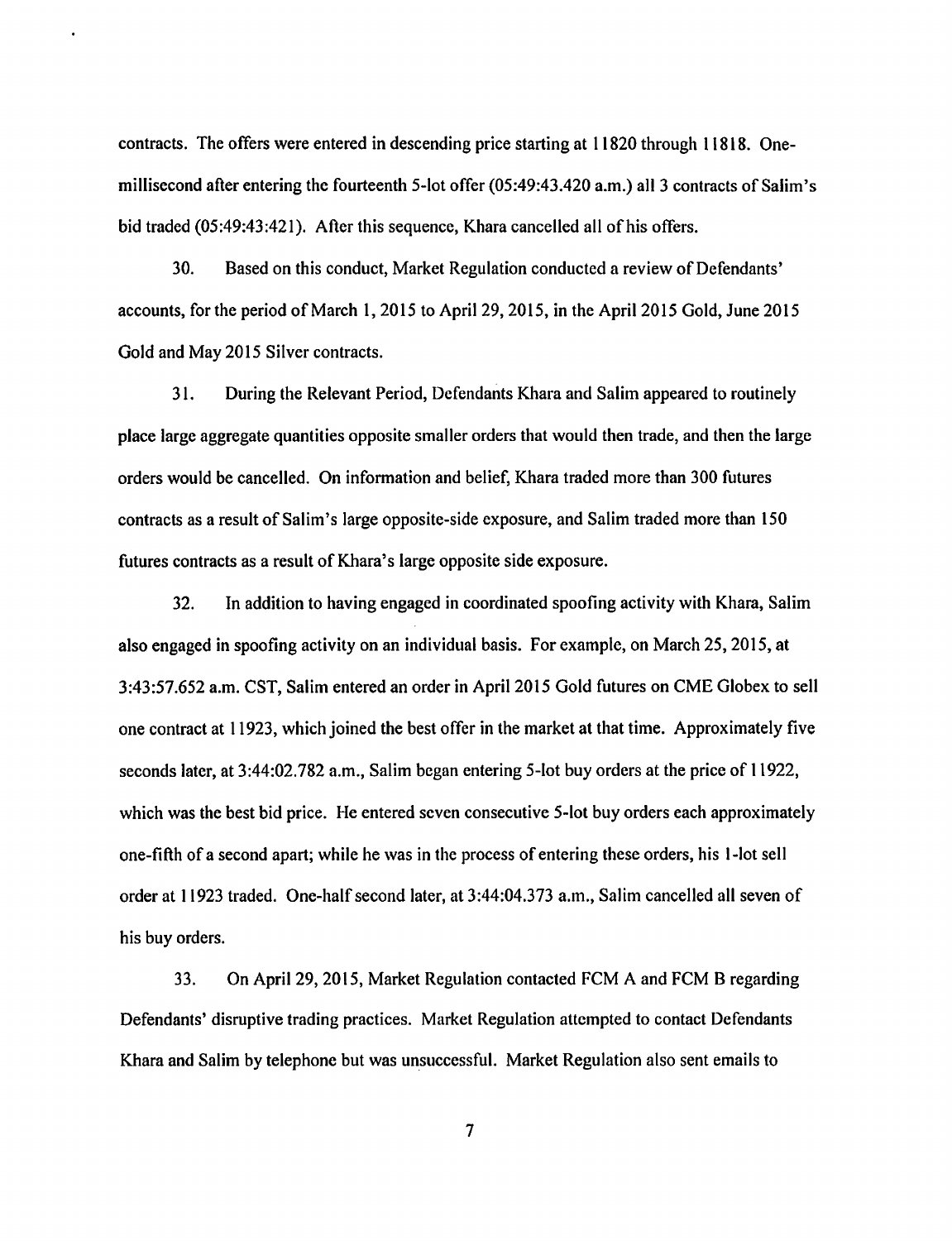Defendants Khara and Salim indicating that their trading activity appeared disruptive. The emails requested that Defendants Khara and Salim cease all trading activity on CME Group exchanges, that they not attempt to withdraw funds held at any firm involved in trading on CME Group exchanges, and that they submit to an interview by exchange staff.

34. On April29, 2015, Defendant Khara responded to Market Regulation's email indicating that he would like to withdraw his funds. Defendant Khara also contacted FCM B and requested that it close his account and attempted to withdraw his funds.

35. Defendant Salim did not respond to Market Regulation's correspondence.

36. On or about April 30, 2015, CME Group issued notices summarily denying Defendant Khara and Salim access to all CME Group markets and any trading platforms owned or controlled by CME Group.

37. On or about May I, 2015, Market Regulation was contacted by a representative of FCM B, who advised that Khara sent FCM B an email suggesting that CME Group had authorized a return of the funds held in Khara's account.

38. Khara's representation was false. CME Group did not make any statements or representations authorizing the return of the funds.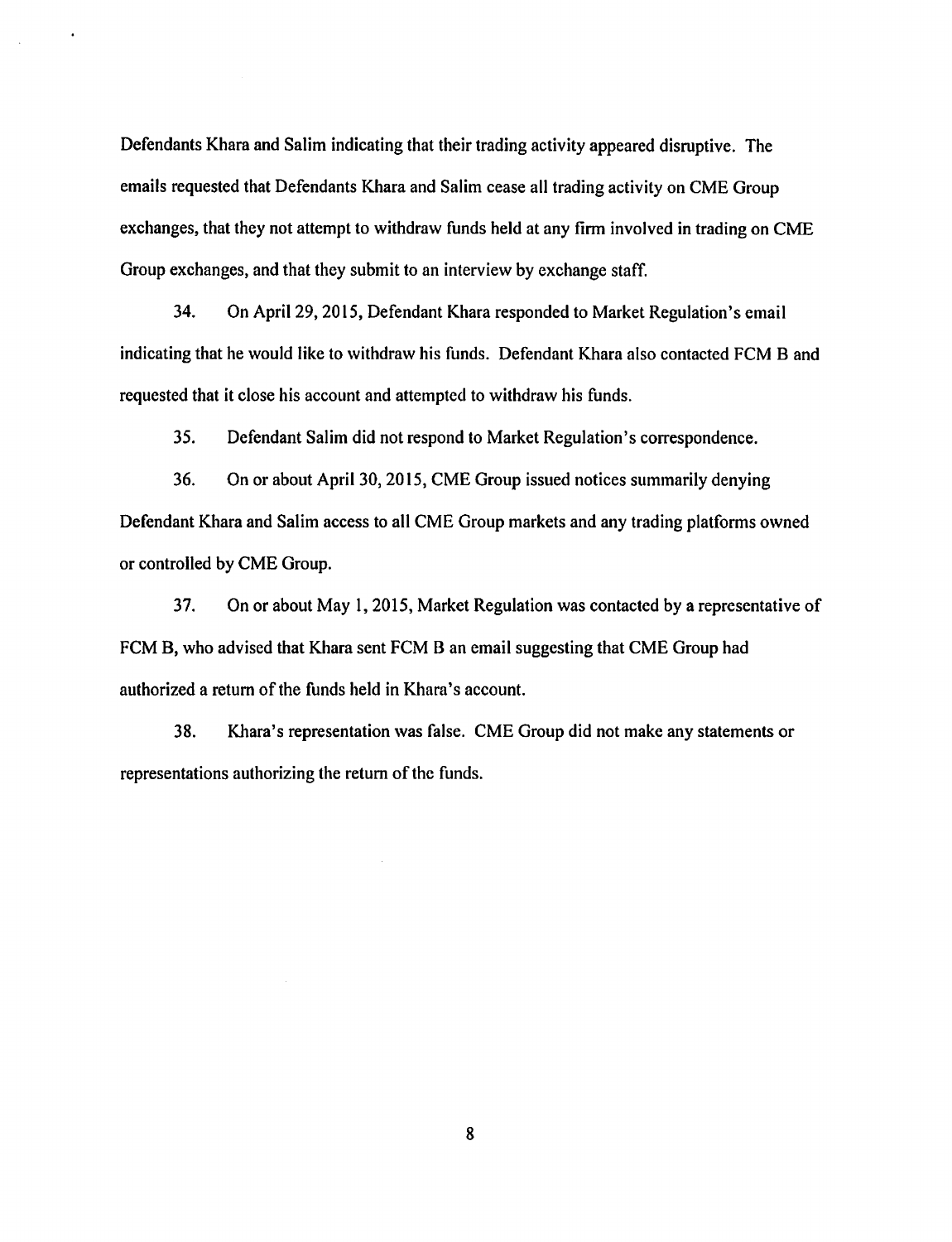#### VI. VIOLATION OF THE COMMODITY EXCHANGE ACT

#### COUNT I

# Violation of Section  $4c(a)(5)(C)$  of the Act, 7 U.S.C. § 6c(a)(5)(C) (Disruptive Practices-· Spoofing)

39. The allegations set forth in paragraphs I to 38 are re-alleged and incorporated herein by reference.

40. Section  $4c(a)(5)(C)$  of the Act, 7 U.S.C. § 6c(a)(5)(C), makes it unlawful "for any person to engage in any trading, practice, or conduct on or subject to the rules of a registered entity that  $-$  (C) is, is of the character of, or is commonly known to the trade as, 'spoofing' (bidding or offering with the intent to cancel the bid or offer before execution)."

41. As described above, beginning in at least February 2015 and continuing to at least April28, 2015, Defendants violated Section 4c(a)(5)(C) by entering orders that they intended to cancel before execution.

42. Section 13(a) of the Act provides that "[a]ny person who commits, or who willfully aids, abets, counsels, commands, induces or procures the commission of, a violation of any of the provisions of the Act ... or who acts in combination or concert with any other person in any such violation, or who willfully causes an act to be done or omitted which if directly performed or omitted by him or another would be a violation of the provisions of this Act ... may be held responsible for such violation as a principal."

43. Because Defendant Khara and Defendant Salim aided and abetted each other's spoofing conduct and acted in combination or concert with each other in the spoofing conduct in violation of the Act, as set forth above, pursuant to Section 13(a) of the Act, each are responsible as a principal for the violations of Section  $4c(a)(5)(C)$  of the Act.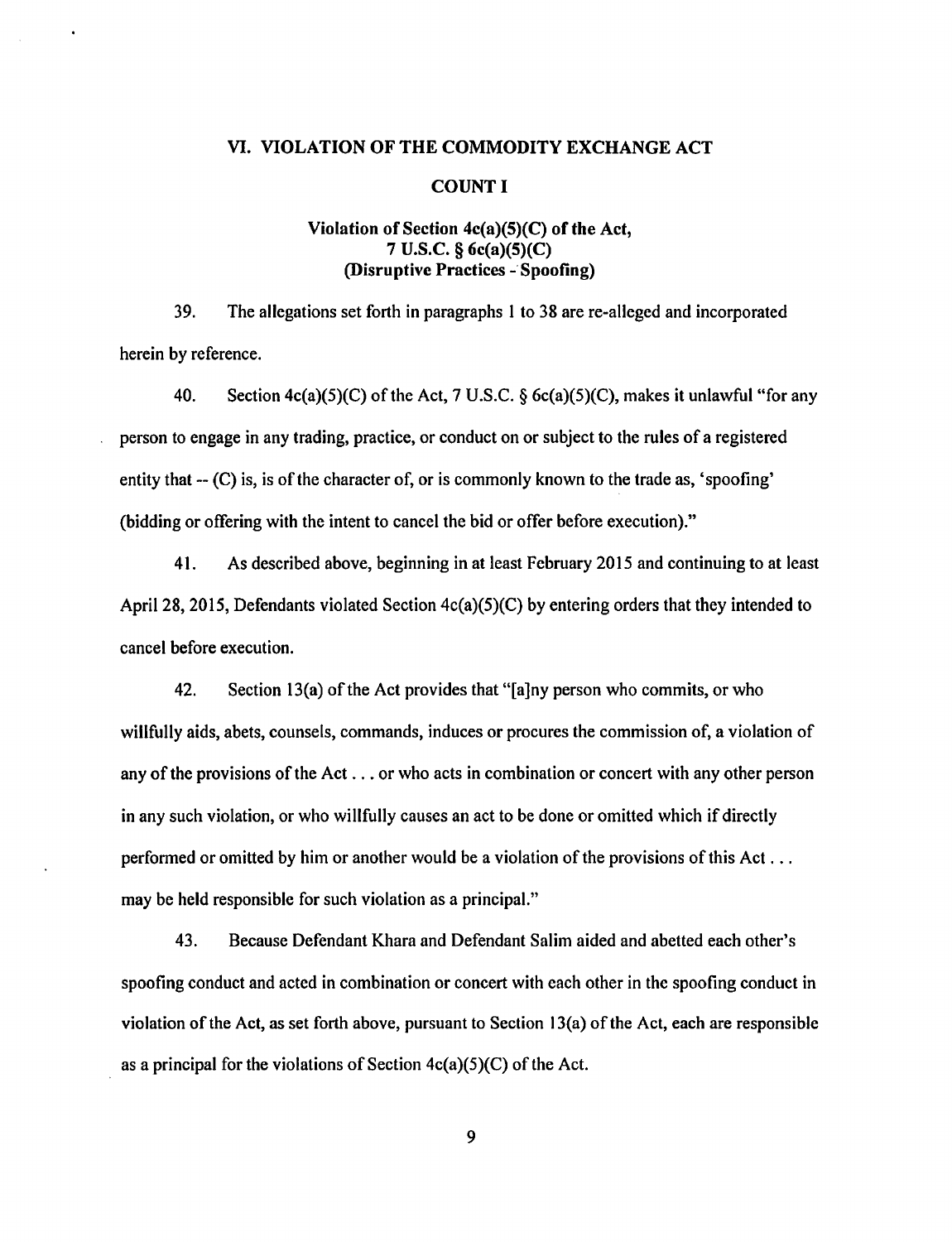44. Section 2(a)(l )(B) of the Act provides that "[t]he act, omission, or failure of any official, agent, or other person acting for any individual, association, partnership, corporation, or trust within the scope of his employment or office shall be deemed the act, omission, or failure of such individual, association, partnership, corporation or trust, as well as of such official, agent, or other person."

45. Because Defendant Khara and Defendant Salim were "acting for" each other as agents, within the scope of their employment or office, pursuant to Section  $2(a)(1)(B)$ , the spoofing conduct in violation of the Act shall be deemed the act of the other, such that each are responsible as principals for the violations of Section 4c(a)(5)(C).

46. Each act of disruptive tmding practice, including but not limited to those specifically alleged herein, is alleged as a separate and distinct violation of Section 4c(a)(5)(C) of the Act.

#### RELIEF REQUESTED

WHEREFORE, the Commission respectfully requests that the Court, as authorized by Section 6c of the Act, as amended, 7 U.S.C. §13a-1, and pursuant to its own equitable powers:

A. Enter an order finding that Defendants are liable for violating Section 4c(a)(5)(C), 7 U.S.C. § 6c(a)(5)(C);

B. Enter orders of a preliminary and permanent injunction restraining and enjoining Defendants, and any of their affiliates, agents, servants, employees, successors, assigns, attorneys, and persons in active concert with them who receive actual notice of such order by personal service or otherwise, from directly or indirectly violating Section 4c(a)(5)(C) of the Act, 7 U.S.C. § 6c(a)(5)(C);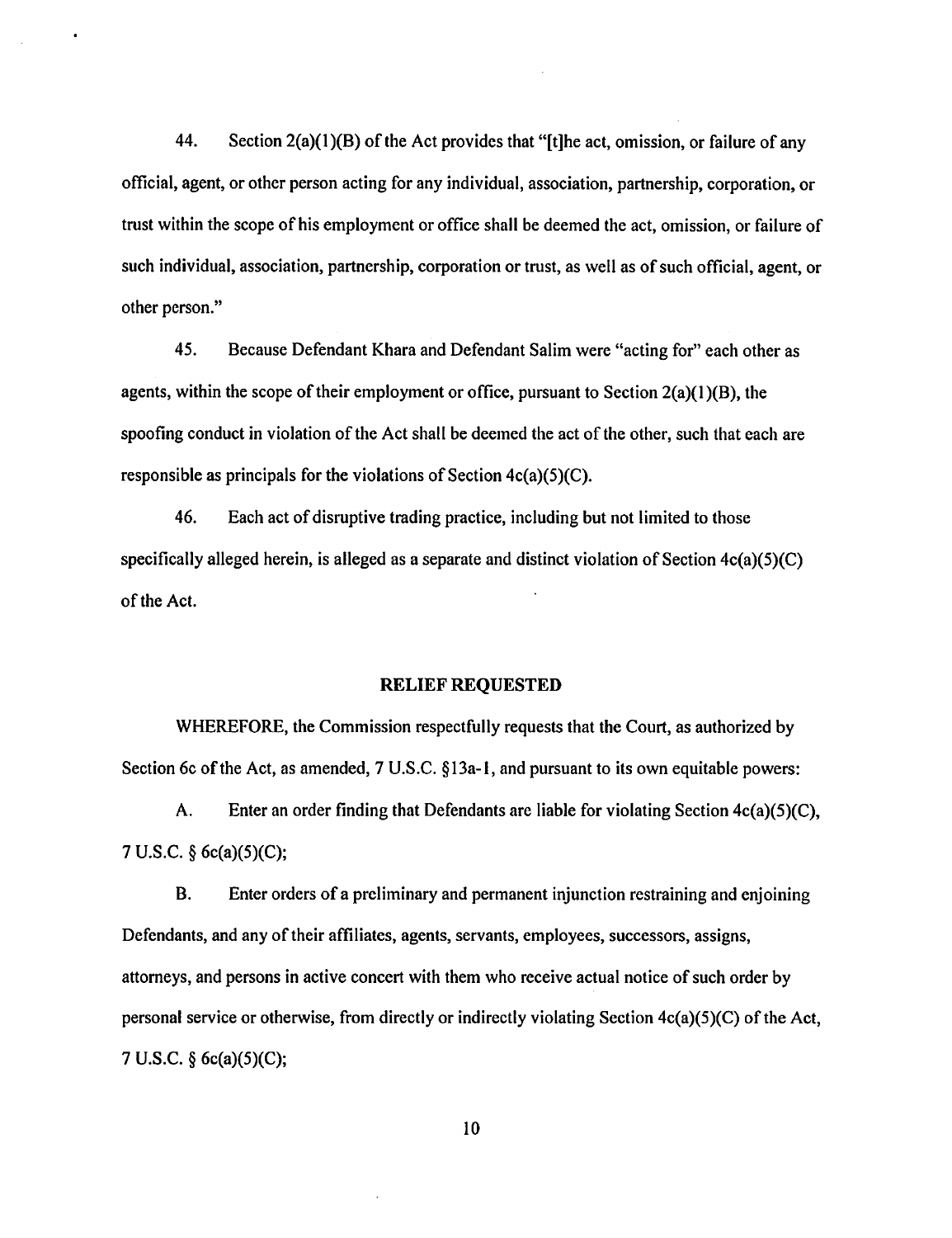C. Enter orders of preliminary and permanent injunction restraining Defendants and any of their affiliates, agents, servants, employees, successors, assigns, attorneys, and persons in active concert with them from:

- 1. Trading on or subject to the rules of any registered entity (as that term is defined in Section la(40) of the Act, 7 U.S.C. §la(40) (2012));
- 2. Entering into any transactions involving "commodity interests" (as that term is defined in Regulation 1.3(yy), 17 C.F.R.  $\S$  1.3(yy) (2014)) for their own personal account or for any account in which they have a direct or indirect interest;
- 3. Having any commodity interests traded on their behalf;
- 4. Controlling or directing the trading for or on behalf of any other person or entity, whether by power of attorney or otherwise, in any account involving commodity interests;
- 5. Soliciting, receiving or accepting any funds from any person for the purpose of purchasing or selling any commodity interests;
- 6. Applying for registration or claiming exemption from registration with the Commission in any capacity, and engaging in any activity requiring such registration or exemption from registration with the Commission, except as provided for in Regulation 4.14(a)(9), 17 C.F.R. § 4.14(a)(9) (2014); and/or
- 7. Acting as a principal (as that term is defined in Regulation 3.1(a), 17 C.F.R. § 3.l(a) (2014)), agent or any other officer or employee of any person (as that term is defined in Section 1a(38) of the Act,  $7 \text{ U.S.C.}$  § 1a(38) (2012)), registered, exempted from registration or required to be registered with the Commission except as provided for in Regulation 4.14(a)(9), 17 C.F.R. § 4.14(a)(9) (2014).

D. Enter an order directing Defendants to pay civil monetary penalties, to be

assessed by the Court, in an amount not to exceed the higher of \$140,000 or triple the monetary gain to them for each violation of the Act, as described herein;

E. Enter an order providing for such other and further remedial and ancillary relief, including, but not limited to, disgorgement and trading and registration bans, as this Court may deem necessary and appropriate;